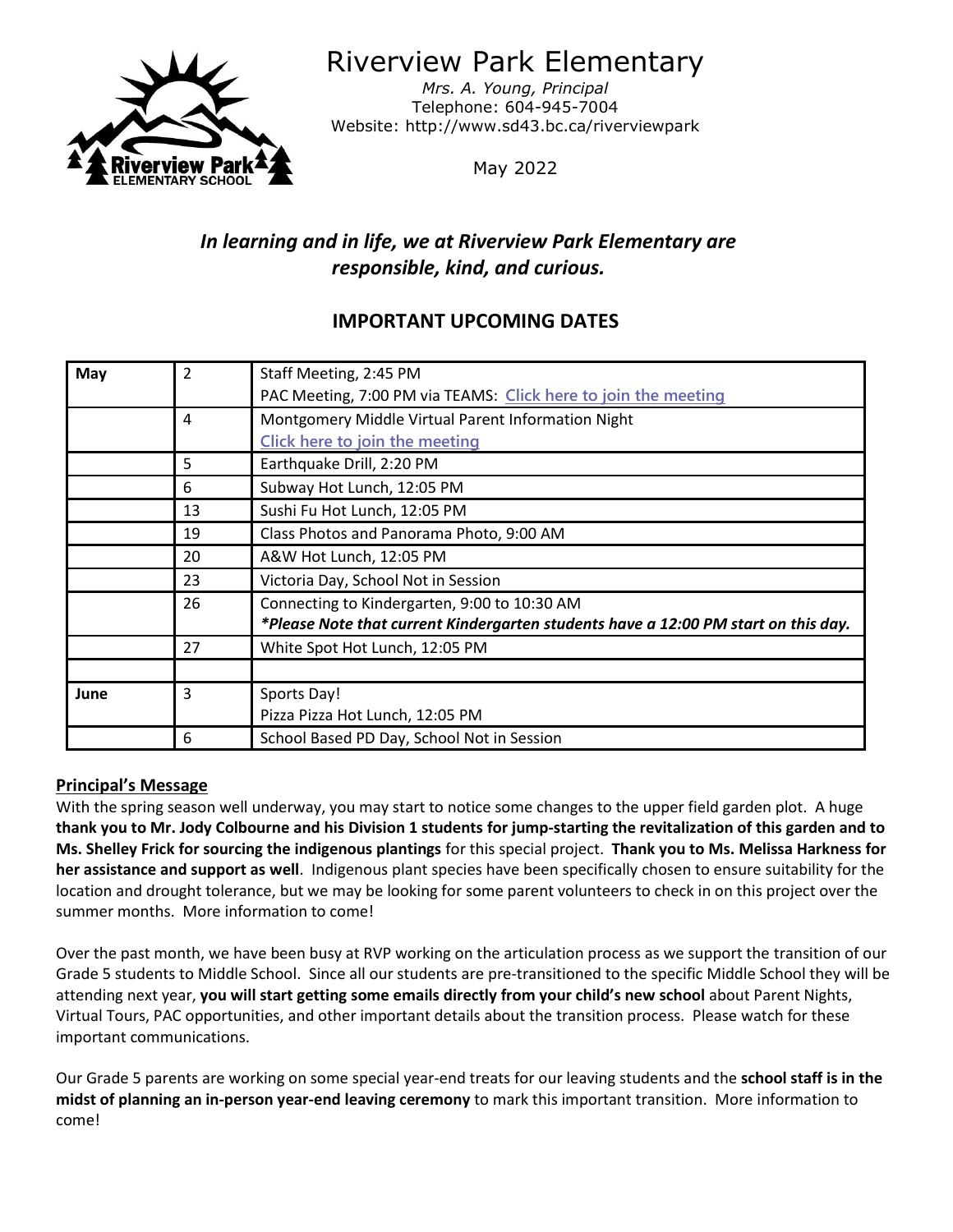As we prepare to say goodbye to our Grade 5s, we are welcoming over 30 Kindergarten students this coming Fall. **We are very excited to host this year's Connecting to Kindergarten event in person** and we can't wait to meet our new recruits!

As we begin to approach the end of the school year, **we are focusing attention on planning for next year**. The class building process is a very comprehensive endeavour and something that we spend a great deal of time on as a staff each spring. Class building is a collaborative process and **every effort is made to ensure we look at each student individually in terms of learning needs, behavioural needs, and social emotional needs**. We also **consider peer relationships and how effectively students work together** so that we can set students up for the most success possible.

As part of the class building process, we **must also take into consideration the Supreme Court of Canada legislation on class size and composition**, making every effort to balance classes accordingly. We are continuing to accept new registrations in the coming weeks and months leading up to September, so we are not able to predict how many more students will be arriving before the start of school, and more specifically, which grade levels. We will not know for certain our grade and class configurations, nor what specific grade or grade combinations each teacher will be teaching, until September.

Thank you for supporting our process as we collaborate as a staff on ensuring the best possible placement for all students in the 2021-2022 School Year. **If you have any questions about our process or would like more information, please don't hesitate to contact me in person, by phone, or via email.**

Warmest regards,

Anita Young

#### **INFORMATION ITEMS**

#### **Grade 5 Baby Photos**

It's that time again! The Grade 5 Leaving Ceremony is just around the corner and that means it's time to dig out your old photos. For those families who are interested in participating, please submit one baby photo and one toddler photo of your grade five child to put into the year-end Grade 5 Leaving Slide Show. Please include your child's name and their teacher's name with the pictures. You can send photos to: bicardiwithlime@yahoo.ca.

#### **Summer Learning**

This upcoming summer, SD43 will once again be offering a full Summer Learning Program at a number of sites throughout the district. For more information, please visit the Summer Learning website at [www.sd43summerlearning.ca,](http://www.sd43summerlearning.ca/) email your questions to summerlearninginfo@sd43.bc.ca, or contact the program directly at 604-936-4261.

#### **PAC NEWS**

#### **PAC Meeting – May 2 at 7:00 PM**

PAC Meetings this year will be held via TEAMS: [Click here to join the meeting](https://teams.microsoft.com/l/meetup-join/19%3ameeting_NjYyZjE4MDUtZTFkYi00YTc4LThmNDYtM2EyZGY5MDQyMjRj%40thread.v2/0?context=%7b%22Tid%22%3a%22d9658cef-0292-4252-9925-6442de24a44b%22%2c%22Oid%22%3a%221b590d38-a337-41db-b865-c71f6b641bf3%22%7d)

#### **PAC Members Needed for 2022-2023 School Year!**

Our PAC has at least 2 executive positions that are vacant for the 2022-23 school year. These jobs are required to be filled in order for our school to receive our annual gaming grant (which helps us pay for great things in our school like new laptops, items for the library and classroom resources). Both parents who are currently volunteering for these positions have exceeded their terms and our treasurer will not have a child at RVP next year. The new school year will be a great opportunity for fresh new ideas and the chance to bring back some fun community activities that we've missed out on during the last 2+ years. If you are interested in taking on one of these important roles, please contact Anita Young [\(ayoung@sd43.bc.ca\)](mailto:ayoung@sd43.bc.ca) or the current PAC Chair, Jen Bradley Jensen [\(jenjenjensen@gmail.com\)](mailto:jenjenjensen@gmail.com). Our elections will be held at the June PAC meeting.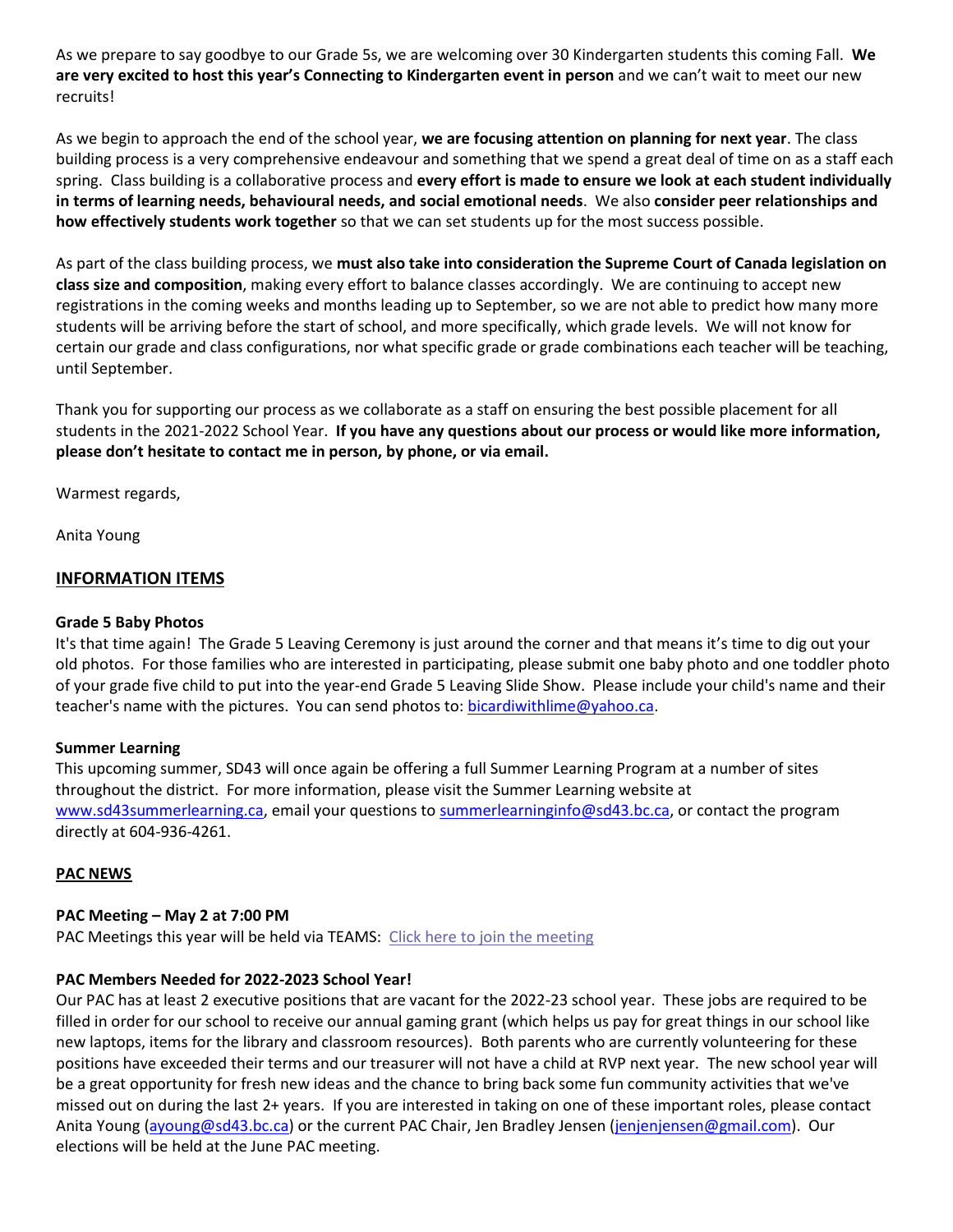## **Vacant Positions**

Treasurer duties include:

- Signing Officer
- Ensures all funds of the PAC are properly accounted for
- Disburses funds as authorized by the membership or executive
- Keeps proper financial records and book of accounts
- Reports on receipts and disbursements at meetings
- Drafts an annual budget with help from the executive
- Submits an annual financial statement at the Annual General Meeting
- Applies for Gaming Grant annually

Chair duties include:

- Runs PAC meetings
- Prepares an agenda
- Appoints committees where authorized by the membership or executive
- Ensures council activities reflect the goals of the constitution

## **PAC Fundraiser Update**

## Big Brother's Fundraiser

If you are packing up outgrown clothing, please consider donating to Big Brothers to raise money for RVP.

*What to donate? –* Do you have outgrown or no longer needed clothing for men, women, and/or children? Accessories (coats, hats, belts, purses, wallets, etc.), shoes/boots, blankets, bed linens, pillows, curtains, drapes, towels?? Any of these items can be donated!

*How to donate?* – Place all items in plastic bags and deliver to the Big Brother warehouse located at #221-15 Braid Street in New Westminster. Explain that you are dropping off for 'the school program' and that you are supporting Riverview Park Elementary.

*When to donate?* – Business hours right now are from 10:00 AM to 5:00 PM, Monday to Friday (currently, closed on weekends and holidays). There is no time limit for this fundraiser.

*How does this earn money for the school?* – RVP will receive 20 cents per pound of clothing donated.

## Return-It Express Fundraiser

Prior to the Winter Break, the PAC announced this ongoing fundraiser that makes it easy to return empty beverage containers to a local bottle depot. There is no timeline on this fundraiser. You can simply drop off your containers at a Return-It Express kiosk without having to sort them. The Express system uses bar code technology to track and record your bags throughout the counting and payment process. The process is simple:

1. Collect containers in transparent (blue or clear) bags.

2. Bring your bagged containers to the nearest Return-It Express location[. https://www.return-it.ca/locations/express/](https://www.return-it.ca/locations/express/)

3. Print Return-It Express labels at the kiosk using the Riverview Park Elementary School PAC Account #E127761 or phone #604-945-7004. Select the number of bags you are dropping off, print labels, tag each bag with a label and drop off the tagged bags in the designated Express drop-off area.

\*\* If you have any questions, please feel free to contact 057-PAC@sd43.bc.ca. Thank you for your support!

## **Traffic Congestion at Drop-Off and Pick-Up – IMPORTANT Safety Reminders!**

Our morning drop-off and afternoon pick-up has been very busy, especially on rainy days. **The traffic congestion has been challenging and, in some cases, unsafe for children**. Please do your part to help ease congestion as much as possible by remembering our drop-off and pick-up rules included in this update below.

## **Drop-Off and Pick-Up Safety Reminders**

Please review the following important safety rules and please help us keep all our children safe by following these rules every day, even when you are in a hurry.